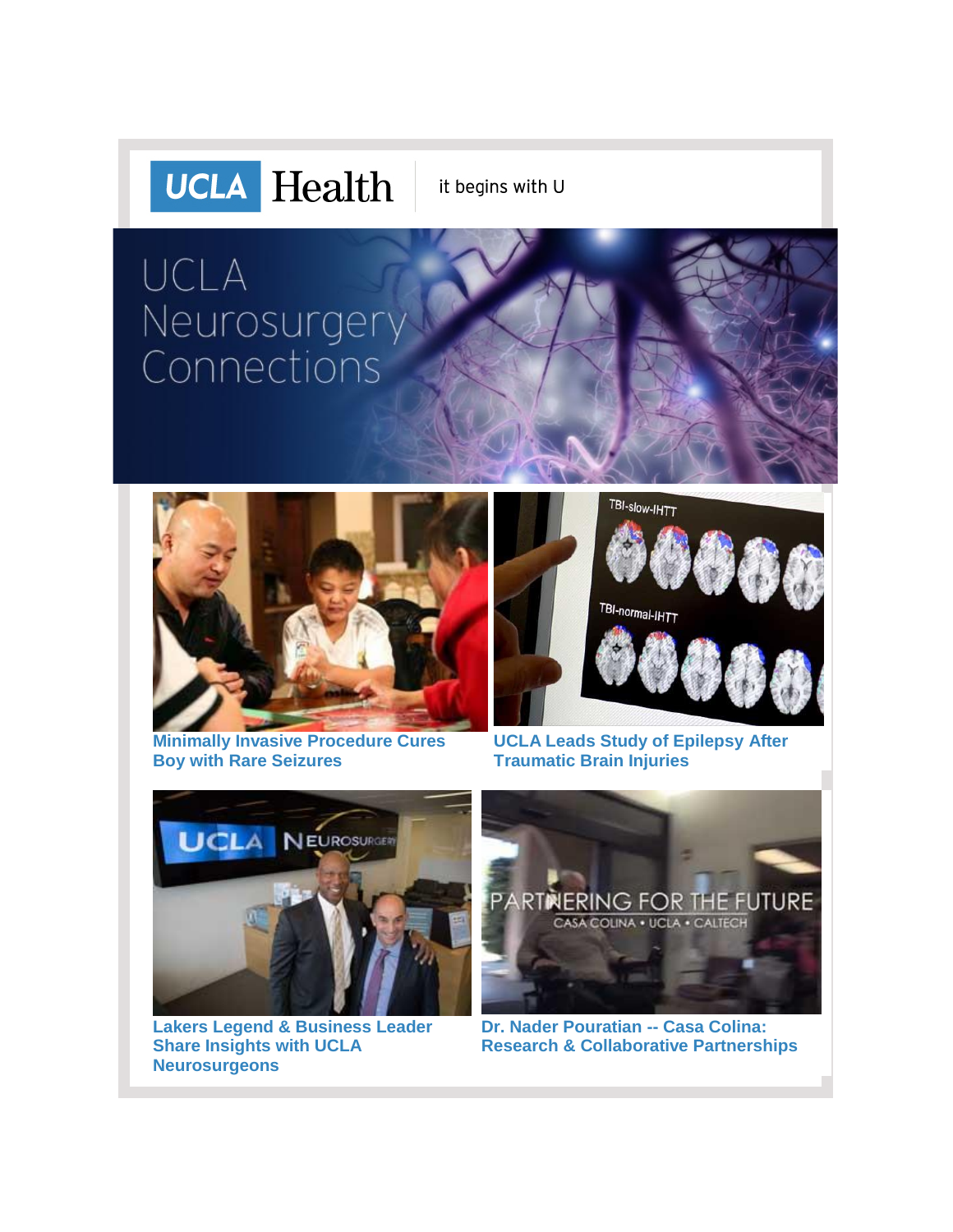#### **Download the UCLA Neurosurgery App**

The UCLA Department of Neurosurgery app serves as a comprehensive resource for preparation for neurosurgical procedures, department contact information, and local and onsite hospital amenities. **[Download and learn more »](http://r20.rs6.net/tn.jsp?f=001GQTQCjxg6Pk_zdJlkqANFqW_0CjD5ISqSanIFZ4sqCIYFotM1u3jKjTv8u_OWl73GBATMywWKaVdeYlQwfHiQtjUGm0pCkVR-aQJT8YMqwcrB1vVojUpln4hDOX88nC2ifE_Uimo996KCQIRba0gkc4pEqveJx8x0NbMw_223QxuQM9Gw3AC784GKxjyirOnbmc5ndDf2GBK0xOpN1dpbg==&c=MBtnTuy2pFgbK519x3LfygfH1Q8B2CBzfUE7-Dh9_lMIg5Zm4nLcFQ==&ch=z_Zk02KLtSRHEWi8WPoL1-ymsGG4bhZnPI2K15wEN-MTsxKjshrD9Q==)**



#### **Faculty Spotlight**

#### **Ausaf Bari, MD**

Dr. Bari specializes in the neurosurgical repair and restoration of brain and nerve function.

He has extensive clinical and research experience in the use of deep brain stimulation (DBS) in the treatment of both movement and psychiatric disorders. **[Read](http://r20.rs6.net/tn.jsp?f=001GQTQCjxg6Pk_zdJlkqANFqW_0CjD5ISqSanIFZ4sqCIYFotM1u3jKkvhm6xJ0ud1IBkuni7e1pHHd9sg6_5GxWwTwR5uWP3uzv1ZGYJC-wjBrOuPO0YLQA1qcITABE6nrmtASF2DBRx7XBDgljiOBLDdsShj4nJ8OCiEEHNhSWWs-uDUWMciRgB64zU3xha7&c=MBtnTuy2pFgbK519x3LfygfH1Q8B2CBzfUE7-Dh9_lMIg5Zm4nLcFQ==&ch=z_Zk02KLtSRHEWi8WPoL1-ymsGG4bhZnPI2K15wEN-MTsxKjshrD9Q==)  [more »](http://r20.rs6.net/tn.jsp?f=001GQTQCjxg6Pk_zdJlkqANFqW_0CjD5ISqSanIFZ4sqCIYFotM1u3jKkvhm6xJ0ud1IBkuni7e1pHHd9sg6_5GxWwTwR5uWP3uzv1ZGYJC-wjBrOuPO0YLQA1qcITABE6nrmtASF2DBRx7XBDgljiOBLDdsShj4nJ8OCiEEHNhSWWs-uDUWMciRgB64zU3xha7&c=MBtnTuy2pFgbK519x3LfygfH1Q8B2CBzfUE7-Dh9_lMIg5Zm4nLcFQ==&ch=z_Zk02KLtSRHEWi8WPoL1-ymsGG4bhZnPI2K15wEN-MTsxKjshrD9Q==)**



#### **New Pediatric Location in Santa Clarita**

Our UCLA Pediatric Neurosurgeons are now seeing patients in Santa Clarita in addition to Westwood. **[Learn more »](http://r20.rs6.net/tn.jsp?f=001GQTQCjxg6Pk_zdJlkqANFqW_0CjD5ISqSanIFZ4sqCIYFotM1u3jKkvhm6xJ0ud1dL10SPmYaC3psSuSW75g4S1DfA0t6leQiiWECiFk-18d1ZdL30cuqyL0Smvu4xkr8rxdS7iuL-b-g18A4PwebLh44pDGAQPRBzoEDFE4daNRzc80mr8XvCzusgoBgrzuGTvlSFHHsUnr9LbVugdT8gthm5nBTyss&c=MBtnTuy2pFgbK519x3LfygfH1Q8B2CBzfUE7-Dh9_lMIg5Zm4nLcFQ==&ch=z_Zk02KLtSRHEWi8WPoL1-ymsGG4bhZnPI2K15wEN-MTsxKjshrD9Q==)**